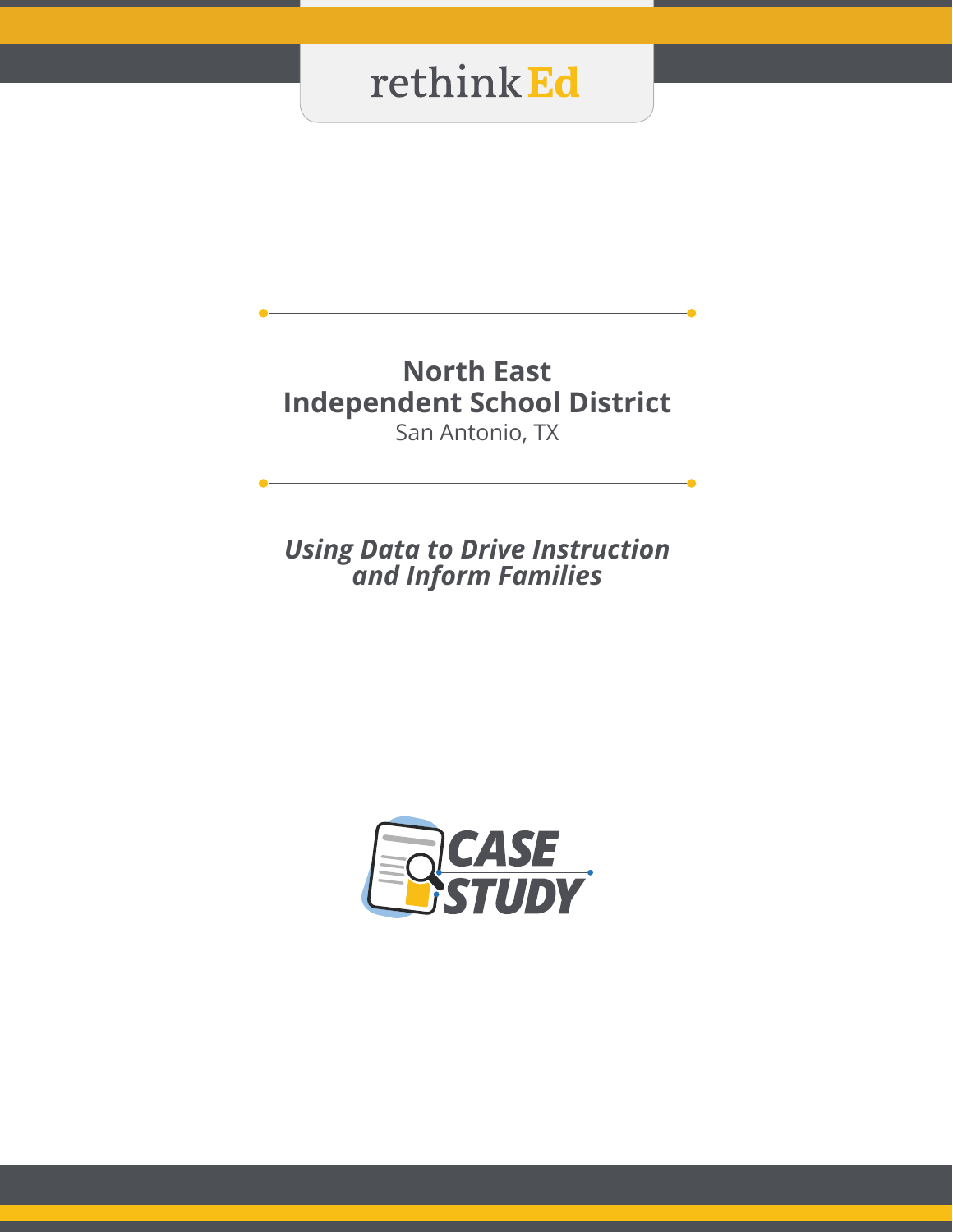### rethink Ed

### **North East Independent School District San Antonio, TX**

#### **About North East**

For more than 60 years, North East ISD has served the community of Bexar County, Texas, primarily in the city of San Antonio. The district is led by Superintendent of Schools, Dr. Brian G. Gottardy and has an esteemed team of approximately 9,300 professionals working in the district. All schools are fully accredited by the Texas Education Agency (TEA) and all schools received the highest rating (Met Standard) by TEA during the 2015-2016 school year. Several of their high schools rank highly in city, state, and national rankings. North East ISD has 68 campuses with 13 magnet programs and 8 alternatives schools/programs.

#### **North East Enrollment**

North East ISD serves approximately 67,500 students with 251 in early education, 31,242 in elementary schools, 15,337 in middle schools, and 21,141 in high school during the 2015-2016 school year. Of these 67,971 students, 7.0% were African-American, 3.0% Asian, 57% Pacific Islander, 3% 2 or more races, and 27% White, non-Hispanic. About 45% of students qualify for free or reduced lunch and 9.4% of students receive special education services.

#### **About Implementation**

North East is in its fifth year of implementation with Rethink Ed. They started with a small, strategic implementation to ensure fidelity of usage amongst a focus group. This focus group consisted of a selected group of teachers from their behavior inclusion support teachers and their self-contained low-incidence disability classes. Over the next two years they expanded implementation to include every special education teacher in the district using Rethink Ed's platform. In North East's fourth year of implementation, they decided to increase their internal sustainability of the Rethink Ed implementation by enrolling in the Rethink Ed Trainer program. North East ISD now has over 600 special education teachers utilizing Rethink Ed to progress monitor student development and has 5 district Rethink Ed Trainers facilitating functionality trainings and monthly coaching sessions.

#### **Rethink Ed Data Informs Instructional Decisions For Teachers**

Over the past five years, Rethink Ed has worked closely with North East ISD to effectively support teachers, improve instructional practices, and produce quality outcomes for students and educators. Kara Hallenberger, Special Education Program Coordinator, who has worked with the district for more than 20 years in various roles including as a teacher and an administrator, believes that the data collection and management system in Rethink Ed has been extremely valuable for NEISD. Prior to the

district adopting Rethink Ed, a different online system was utilized, it was deemed to not have the level of detail necessary for their needs, "it was just pure data entry and graphing of the data." Kara and her team were seeking something with "more curriculum rich information." Rethink Ed was able to provide this to help teachers not only take data, but more importantly to make data-based instructional decisions. They were looking for a more comprehensive program that allowed teachers to build and implement quality IEP's and build behavior intervention plans that lead to student learning and decreased behavioral challenges.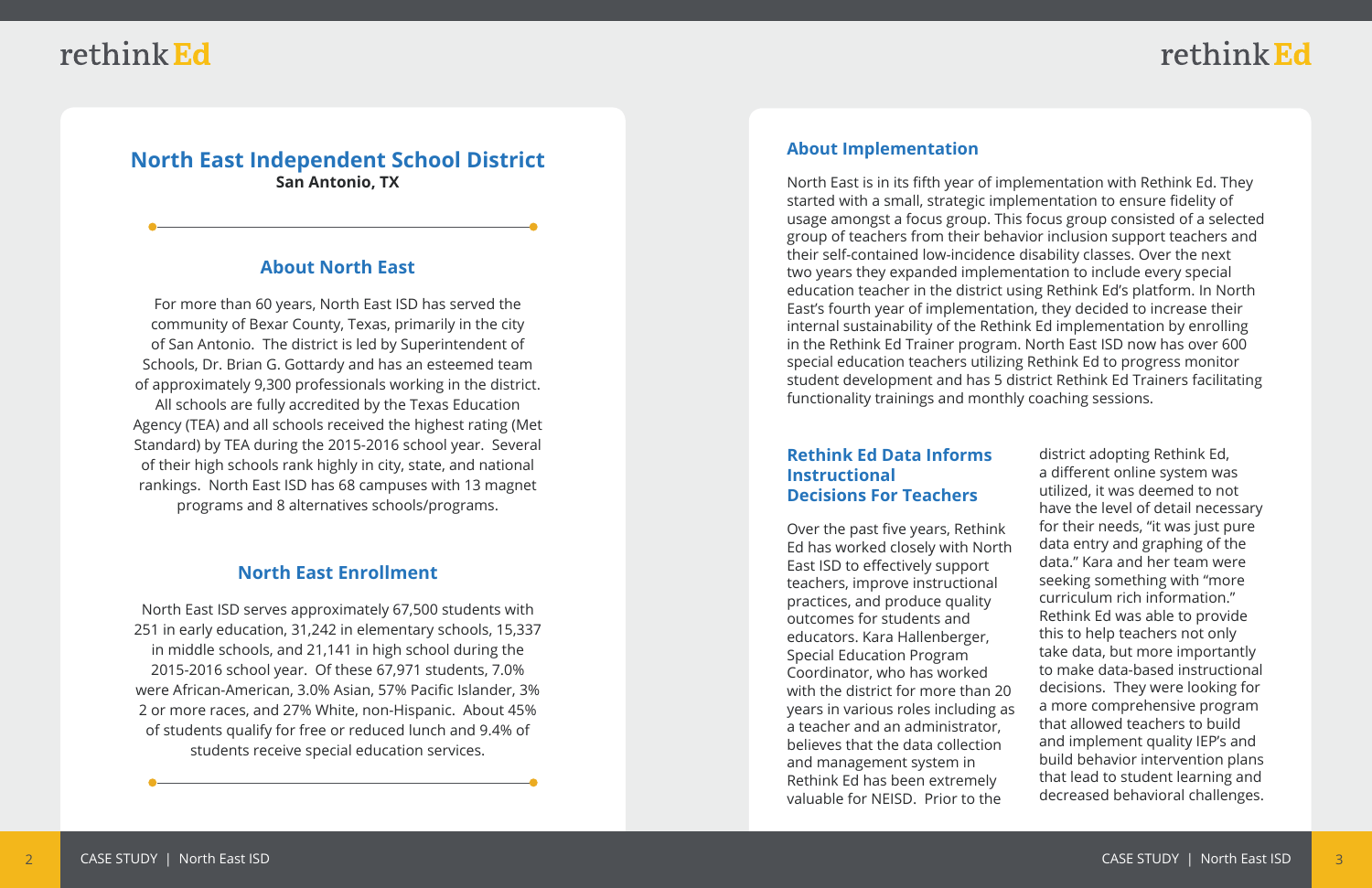# rethink Ed

Hallenberger explained that teachers had been engaging in a multi-step process: 1) developing data sheets; 2) putting data into a spreadsheet; 3) graphing data in Excel; and 4) analyzing the data. This was a complex way to manage and present data to all stakeholders. When she saw Rethink Ed, she thought "we have one system that does all of that for you and you're using three different kinds of systems to do that," Rethink Ed might be a valuable tool for teachers. She explained that once teachers invest in Rethink Ed, you "see the light bulbs come on". She figured that Rethink Ed might be a valuable tool for teachers.

Taking data and graphing it is not sufficient for success. It's important to use that data to make decisions for instruction. Hallenberger states "teachers that are consistently entering their data in Rethink Ed get really nice rich data that we are able to look at and really analyze." These data drive decisions and are used to inform parents about their child's progress in a time-efficient and user-friendly format. For instance, one of Kara's favorite aspects of Rethink Ed is the ability to include phase lines in the graphs to visually depict "what

things were implemented that might have caused a change in the data." Phase lines are lines drawn in graphs to show when something significant occurs, such as an extended absence or a change in medication. As she wisely points out, the data by itself isn't always sufficient, sometimes, we need to "see where was the change in the data and why was that change occurring for that student" so that we can make modifications to the child's behavioral interventions and begin to "see the progress in a particular student." Data-based decision making is essential to quality behavioral programming and delivery of effective instruction.

#### **Rethink Ed Data Informs Parents And Keeps Them Involved**

Rethink Ed's rich data management and curriculum are not only valuable to the schools, but, also to families. Parents involvement in the decisionmaking process is important, but it can be difficult to explain what their children are doing in school and what is working and not working. "Anytime you can

present a visual to parents, it's much easier than just presenting words," states Hallenberger. Presenting graphs to parents to show what aspects of the program are working best and which ones need improvement increases the parent's understanding and confidence in the schools and supports their engagement in the decision making process. "Everybody perceives words in a different way. Their interpretation of a student's progress improving might be different than what the teacher's interpretation of progress improving," she states. Having different interpretations can sometimes lead to parents feeling uncomfortable or confused, "whereas when you have concrete data, it's a little bit more easy to see and talk to the information." When the data are clear, the decisions are less subjective, and it creates a more pleasant IEP experience for the parents and the school staff.

#### **Rethink Ed Supports Quality Behavior Intervention**

Rethink Ed guides the team through an effective process of development, implementation and evaluation of effective behavior supports. Behavior Intervention Plans (BIPs) are plans for decreasing problem behaviors and increasing replacement and adaptive skills for the student to be able to successfully learn. It can be a daunting, timeconsuming, and technically difficult process to create a BIP and to implement it effectively. Jennifer Heritch, Behavioral Facilitator with North East, points out that "in the past, special education teachers have often struggled in writing behavioral plans and coming up with IEP goals that are measurable and observable." One of the toughest parts of writing a BIP for someone without substantial training in behavior analysis is "defining the problem behavior so we know what we're tracking and trying to change," states Heritch. Jennifer also believes that it's difficult for teachers to determine the function of the behavior, or why the student is exhibiting the behavior. The absence of identifying the function can lead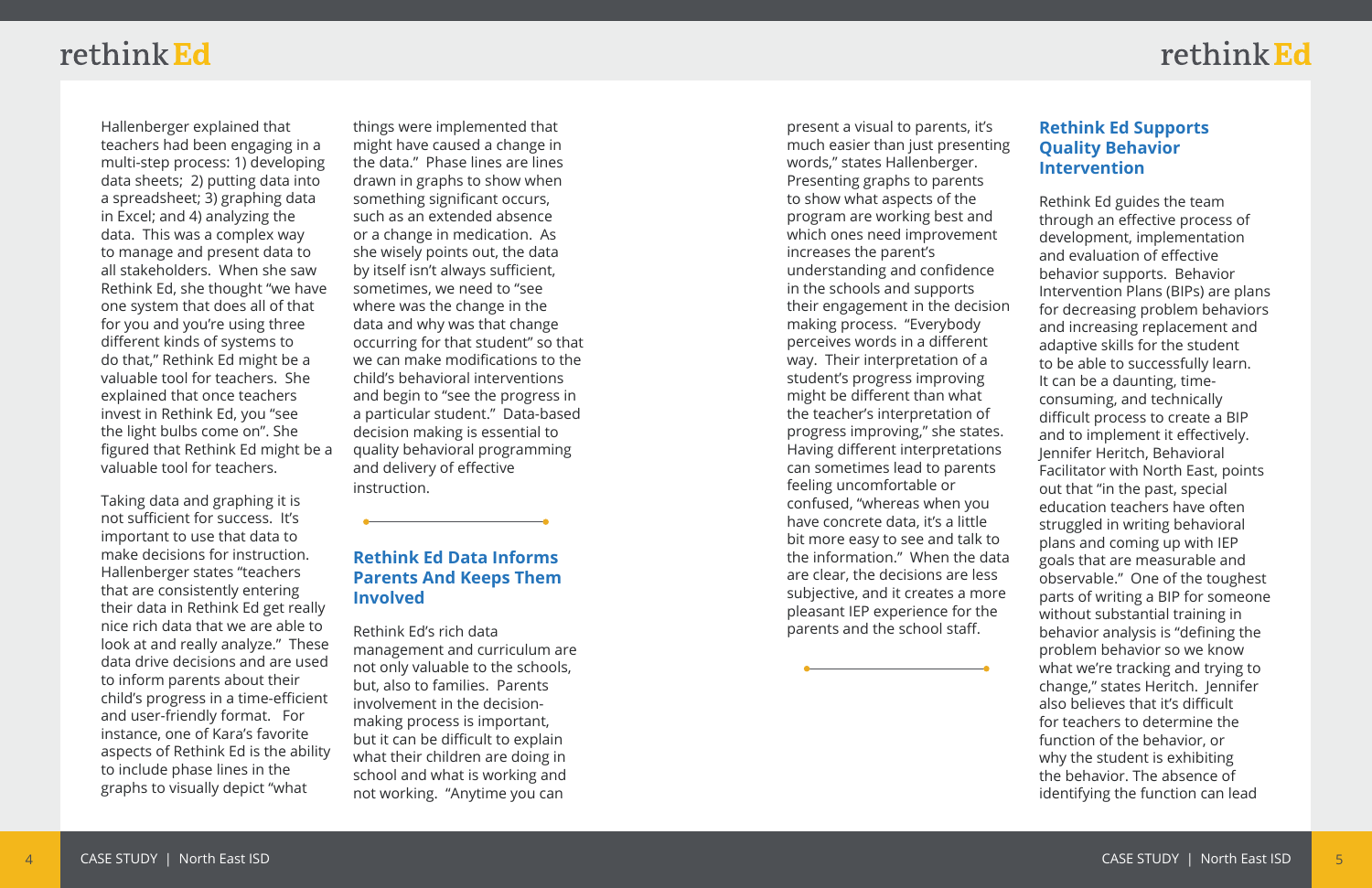### rethink Ed

to an ineffective intervention. As stated by Heritch, "once we know the function, we can come up with interventions that address that function to change the behavior."

While it is important to develop plans to decrease problem behaviors, "one thing we know in behavioral analysis, it's not enough to try to target the problem behavior and to decrease that target behavior," says Heritch. "We need to identify skills we want the student to display instead of the problem behavior." Replacement behaviors are essential to reducing problem behaviors. Teaching the student to do something appropriate that addresses the function of their original behavior will result in long term gains and reduces the likelihood of the problem behavior returning. For instance, a child who is engaging in aggressive acts to get out of difficult tasks may benefit from learning how to ask for a break or asking for help when tasks are tough for them. These appropriate, replacement behaviors serve the same function as the aggression, and the child is more likely to use less aggression if these more socially

acceptable behaviors are working for them.

Rethink Ed includes a BIP platform that simplifies the process for teachers, improving efficiency and decreasing the difficulty. Jennifer Heritch really likes the Rethink Ed BIP system because "it takes them through a specific 6 step process, it starts with the target behavior and really defining the target behavior" and then "walks (teachers) through collecting baseline data of where the student is functioning right now" and helps them to "determine what could possibly be driving that behavior." The system then guides teachers to "take that function and develop replacement skills that we want to teach them that still meet that same need but in a more pro social manner," which Heritch believes has historically "been really difficult for teachers." She likes how Rethink Ed "gives possible strategies and skills based on that function that we've identified, based on our data that we've collected then walks the teachers through what consequence strategies are for both the problem behavior, and the appropriate behaviors, how are we going to respond not

data and visual graphs that are automatically generated in Rethink Ed guides the IEP process and supports parental understating of what is working and not working for their child. Jennifer Heritch recommends Rethink Ed to behavior analysts working in schools "because it's an excellent

only when the problem behavior occurs, but more importantly, how are we going to respond to the appropriate skills that we are teaching them to do because we want to see more of it and we want to reinforce that behavior," says Heritch. Kara Hallenberger also states that the 6 step process "has been really very helpful to the process of creating IEP goals and objectives." She believes that this "has helped both family and teachers to be able to see that data go consistently across the board and to collect data on that and write additional goals and objectives." **Conclusion** Rethink Ed supports special educators in meeting the needs of children with disabilities. The ease of data collection and analysis saves time, improves planning, and increases effectiveness. The program, it gives very rich data and curriculum in helping teach the behavior skills that (they) want to see (their) students perform." She believes that "the progress reports that Rethink Ed produces provide excellent information for the parents and there's no arguing about how the student is progressing." Kara Hallenberger recommends Rethink Ed, it is "very comprehensive and it allows (teachers) to start from the very beginning of the process to the end of the process as opposed to it being a data collection system." "The important thing about Rethink Ed is that it is rooted in Applied Behavioral Analysis, especially the behavioral component side of it, everything ties to ABA principles and intervention" and she "believes that is very important." North East ISD has embraced Rethink Ed as a positive difference for students and educators is the ultimate test, and Rethink Ed has met that criteria.